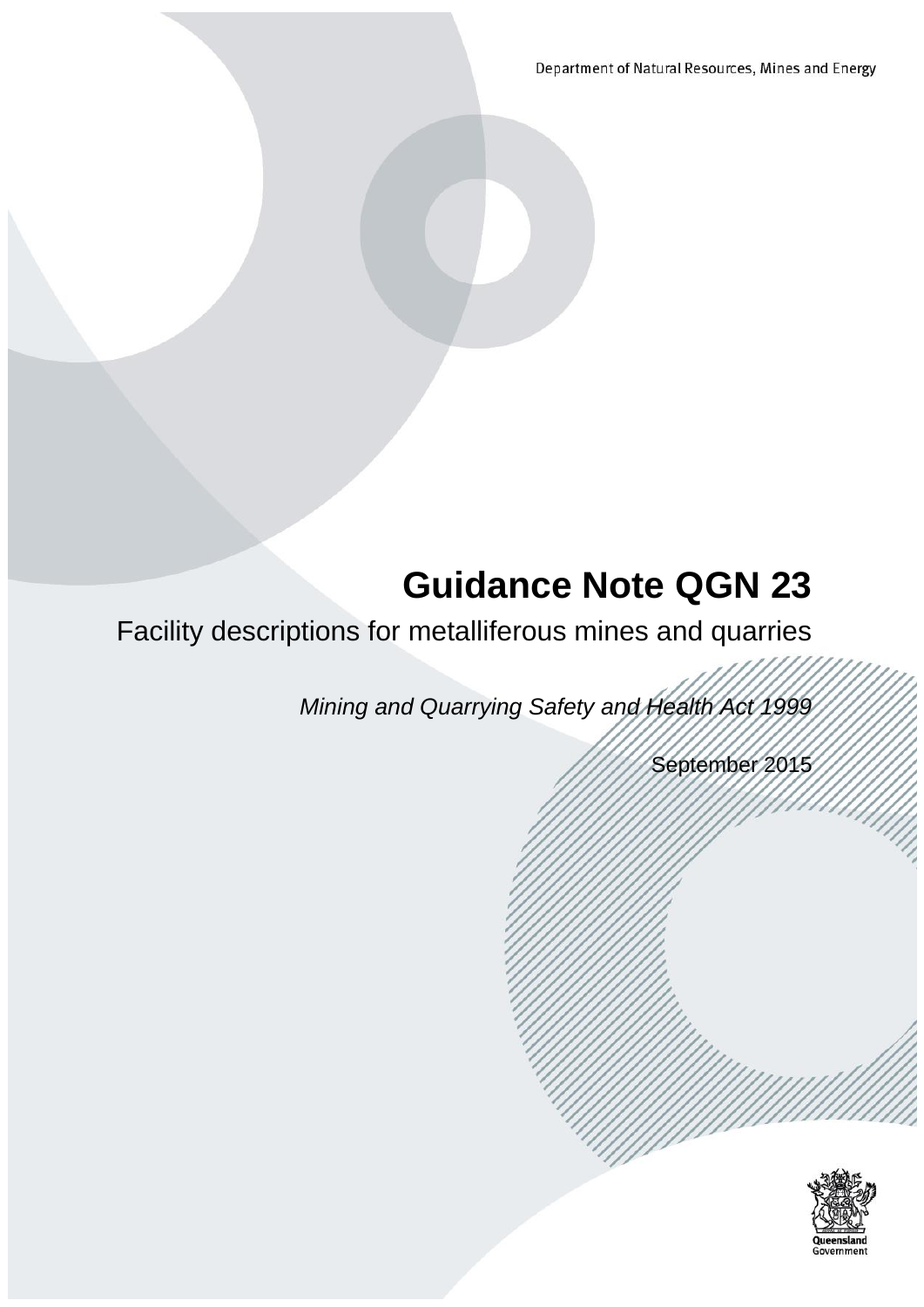#### **Guidance Note – QGN 23 Facility descriptions for metalliferous mines and quarries**

This Guidance Note has been issued by the Mines Inspectorate of the Department of Natural Resources and Mines (DNRM) to assist mine operators to develop facility descriptions required under the legislation.

A Guidance Note is not a Guideline as defined in the *Mining and Quarrying Safety and Health Act 1999*. In some circumstances, compliance with a Guidance Note may not be sufficient to ensure compliance with the requirements of the legislation.

Guidance Notes may be updated from time to time. To ensure you have the latest version, either check the DNRM website [https://www.business.qld.gov.au/industry/mining/safety-health/mining](https://www.business.qld.gov.au/industry/mining/safety-health/mining-safety-health/legislation-standards-guidelines/recognised-standards-guidelines-guidance-notes)[safety-health/legislation-standards-guidelines/recognised-standards-guidelines-guidance-notes](https://www.business.qld.gov.au/industry/mining/safety-health/mining-safety-health/legislation-standards-guidelines/recognised-standards-guidelines-guidance-notes) or contact your local inspector of mines.

| <b>Townsville Office</b>                                                                                 | <b>Mount Isa Office</b>                                                                              | <b>Atherton Office</b>                                                                                |
|----------------------------------------------------------------------------------------------------------|------------------------------------------------------------------------------------------------------|-------------------------------------------------------------------------------------------------------|
| PO Box 1752<br>MC Townsville Q 4810<br>P (07) 4447 9248<br>Fax (07) 47607400<br>tsymines@dnrm.gld.gov.au | PO Box 334<br>Mount Isa Q 4825<br>P (07) 4747 2158<br>Fax (07) 4743 7165<br>isamines@dnrm.gld.gov.au | PO Box 210<br>Atherton Old 4883<br>P (07) 4095 7023<br>Fax (07) 4091 2844<br>tsymines@dnrm.gld.gov.au |
|                                                                                                          |                                                                                                      |                                                                                                       |
| <b>Rockhampton Office</b>                                                                                | <b>Mackay Office</b>                                                                                 | <b>Brisbane Office</b>                                                                                |

This publication has been compiled by Mines Inspectorate of Mine Safety and Health, Department of Natural Resources and Mines.

#### © State of Queensland, 2015

The Queensland Government supports and encourages the dissemination and exchange of its information. The copyright in this publication is licensed under a Creative Commons Attribution 3.0 Australia (CC BY) licence.

Under this licence you are free, without having to seek our permission, to use this publication in accordance with the licence terms.



You must keep intact the copyright notice and attribute the State of Queensland as the source of the publication.

Note: Some content in this publication may have different licence terms as indicated.

For more information on this licence, visit http://creativecommons.org/licenses/by/3.0/au/deed.en

The information contained herein is subject to change without notice. The Queensland Government shall not be liable for technical or other errors or omissions contained herein. The reader/user accepts all risks and responsibility for losses, damages, costs and other consequences resulting directly or indirectly from using this information.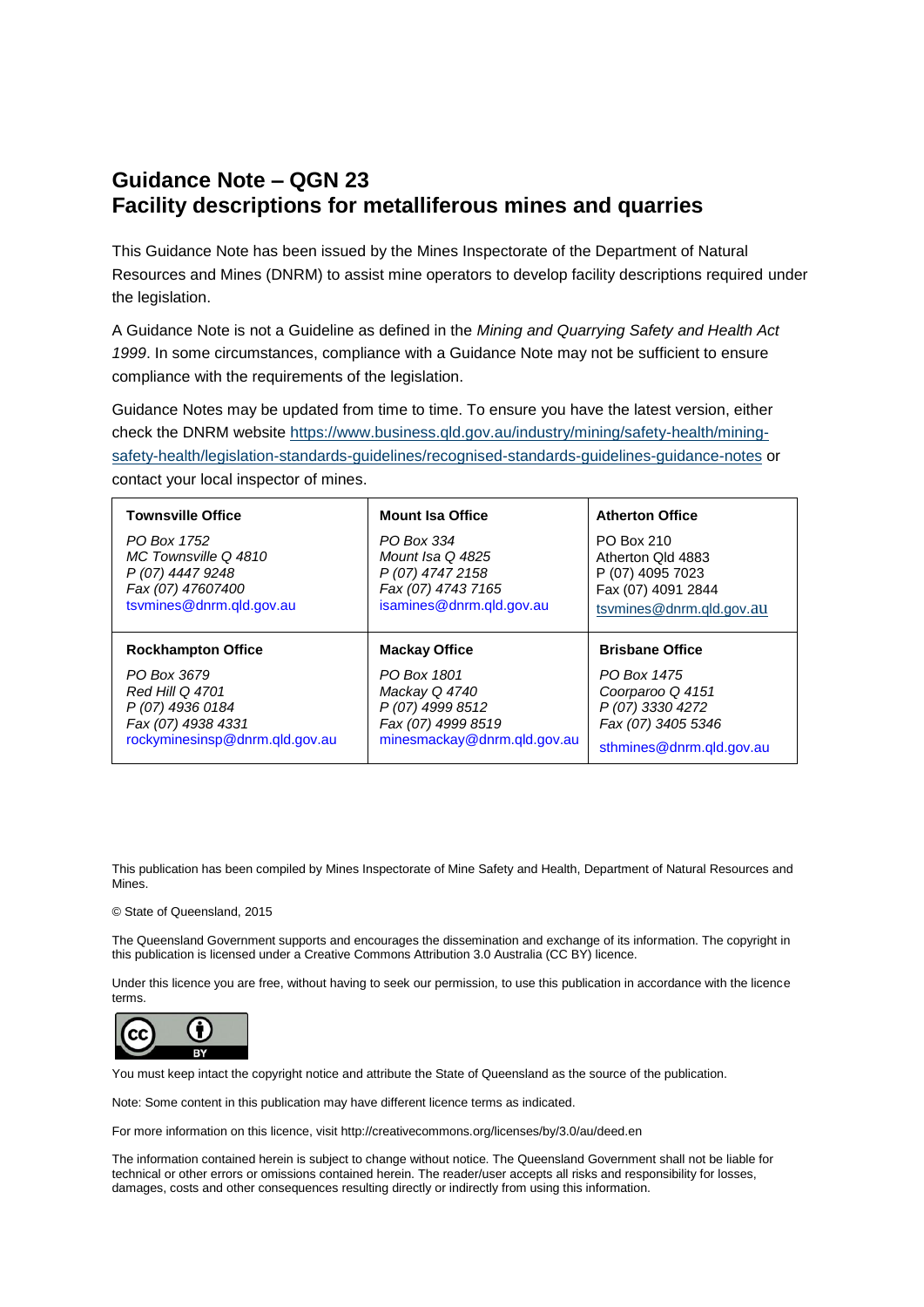#### **Contents**

| $2^{\circ}$             |  |
|-------------------------|--|
| 3 <sup>1</sup>          |  |
| $\overline{\mathbf{4}}$ |  |
| 5 <sup>5</sup>          |  |
|                         |  |
|                         |  |
|                         |  |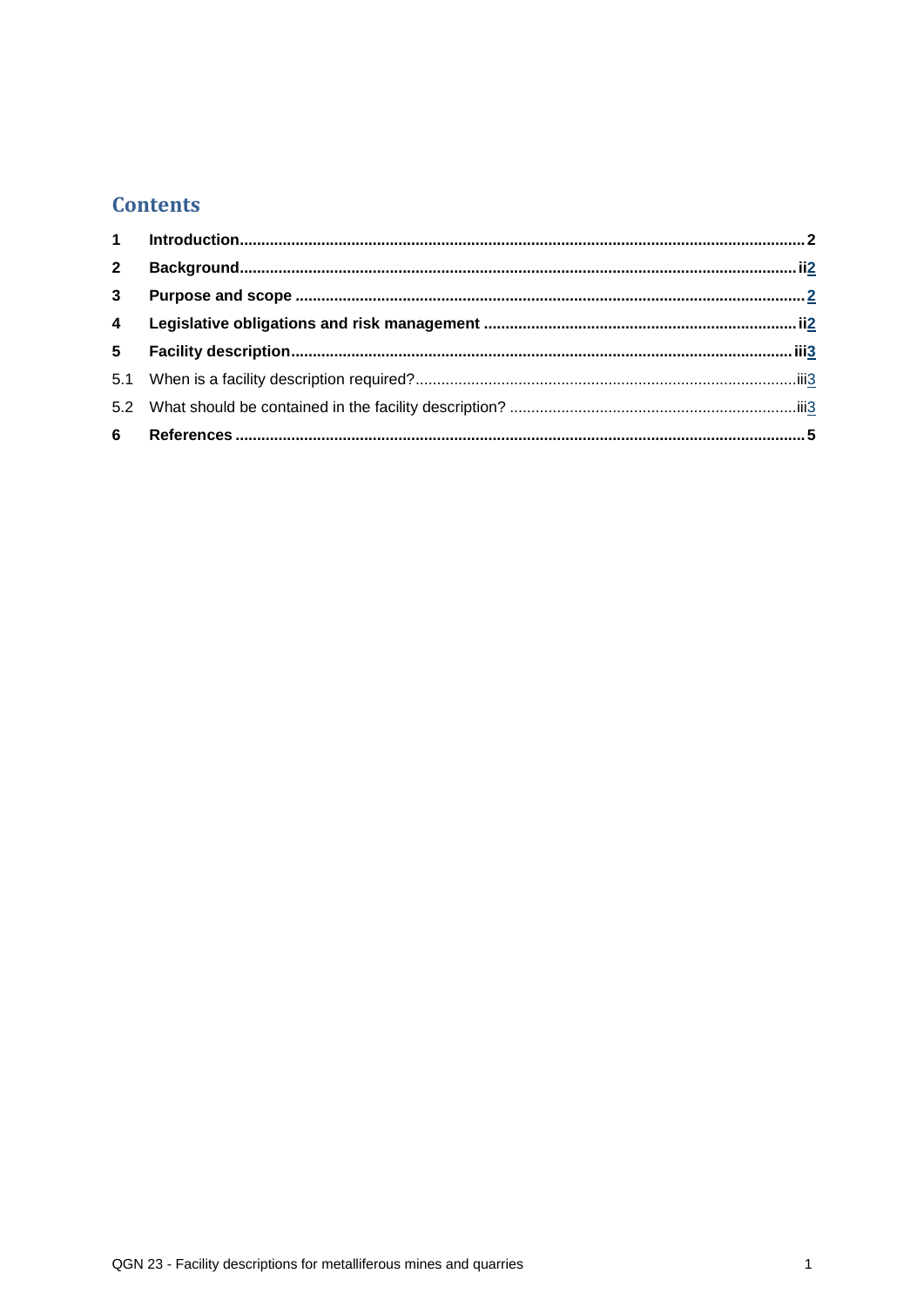# <span id="page-3-0"></span>**1 Introduction**

One of the obligations of an Operator under the *Mining and Quarrying Safety and Health Act 1999* (MQSHA) is to provide a facility description to the Mines Inspectorate (MI) prior to operations commencing (for a new mine), or where there is to be significant change to operations (for an existing mine).

# <span id="page-3-1"></span>**2 Background**

Even though the MQSHA has a definition for a facility description there has been uncertainty over what is required to be included in the facility description resulting in the content supplied by Operators varying substantially. There have also been circumstances where the facility description has been confused with the plan of operations required under the relevant environmental authority.

# <span id="page-3-2"></span>**3 Purpose and scope**

This Guidance Note is intended to assist mine Operators to understand when a facility description needs to be prepared and submitted to the MI and what it should contain to satisfy the requirements for a facility description under the MQSHA.

### <span id="page-3-3"></span>**4 Legislative obligations and risk management**

This Guidance Note does not replace a mine operator's requirement to manage safety and health at the mine using risk management practices, as provided by the MQSHA and Mining and Quarrying Safety and Health Regulations 2001 (MQSHR).

Section 26 of the MQSHA, requires operational risk to persons to be at an 'acceptable level'. As such, risk management should incorporate as many controls as necessary, using the hierarchy of controls.

#### **MQSHA**

The following Sections relate to the requirements associated with a facility description:

- 9 Meaning of Mine
- 10 Meaning of Operations
- 11 Meaning of Quarry
- 38 Obligations of Operators
- 47 Notices by Operator
- Schedule 2 Dictionary Facility Description

#### **MQSHR**

The following sections support and provide clarification of the above requirements:

- 60 Meaning of Major Hazard Facility
- 60A Meaning of Possible Major Hazard Facility
- 60B Notifying Chief Inspector if Mine is a Major Hazard Facility or Possible Major Hazard Facility
- 60C Notifying Chief Inspector of Certain Upgrades of Mines
- 150 Prescribed number of persons for giving facility description

Copies of the MQSHA and MQSHR is available at [www.legislation.qld.gov.au](http://www.legislation.qld.gov.au/)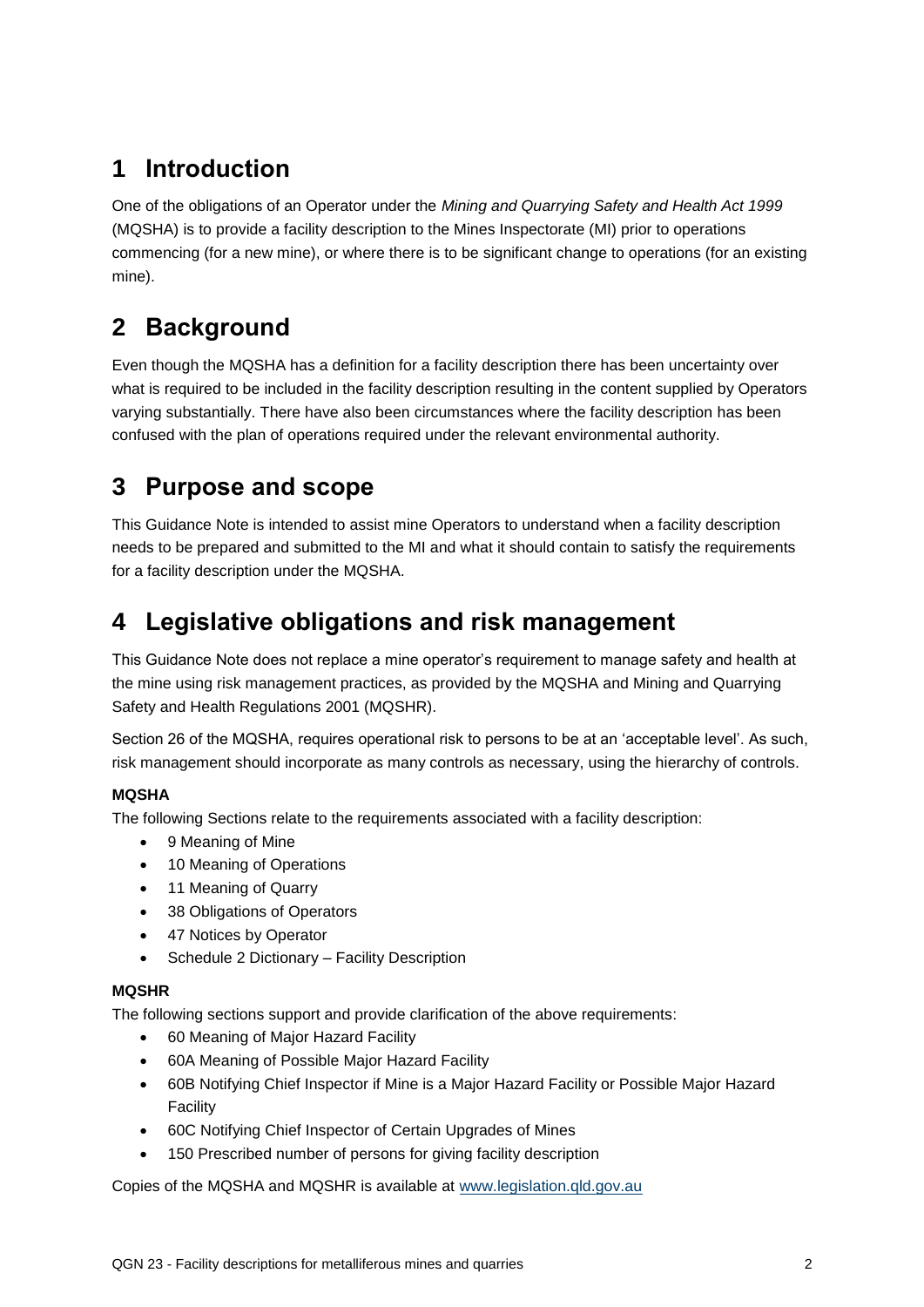# <span id="page-4-0"></span>**5 Facility description**

#### <span id="page-4-1"></span>**5.1 When is a facility description required?**

The Operator for a mine must provide a facility description to the MI at least two months before:

- any significant change to operations at an existing mine (with five or more persons)
- commencing operations at a new mine (with four or more persons).

Operations are activities that are principally for or in connection with, exploring for, winning or winning and treating minerals or hard rock and include:

- extracting, loading, transporting, crushing, concentrating, storing, smelting, electrowinning, leaching and processing
- disposing of mineral or waste products in connection with winning, extracting or processing
- constructing, erecting, maintaining or demolishing of any dam, excavation, building, plant, machinery or equipment that is required for winning, or winning and treating, minerals or hard rock or the disposal of mineral or waste products
- rehabilitating a place after operations.

Examples of a significant change include:

- changing the nature of operations, for example, from exploration to extraction and processing, going into care and maintenance, rehabilitation or closure
- changing from an open cut to an underground mine or vice versa
- changing mining method, for example open stoping to block cave
- expansion of a pit operation from the original design
- upgrading or installing a new process plant, (this may include new, crushers, mills or process units)
- relocation of major fixed plant
- reduction, downsizing or ceasing of operational activities
- any other significant change which will significantly alter the risk profile of the mine.

### <span id="page-4-2"></span>**5.2 What should be contained in the facility description?**

Some of the information required for the facility description may have been gathered or prepared as part of other activities, including obtaining an environmental authority or for a development or tenure application.

It is important to recognise that when reviewing or preparing this information for inclusion in the facility description its focus is on managing the hazards and risks to the safety and health of persons.

The MQSHA stipulates that the facility description must be a written document that shows or describes:

- 1. the processes used and materials handled at the mine
- 2. the layout of operations at the mine
- 3. the major items of plant and equipment at the mine.

Describing the processes used entails detailing the series of mechanical and/or chemical actions or steps comprising the operations to produce the desired end product(s). While the description of the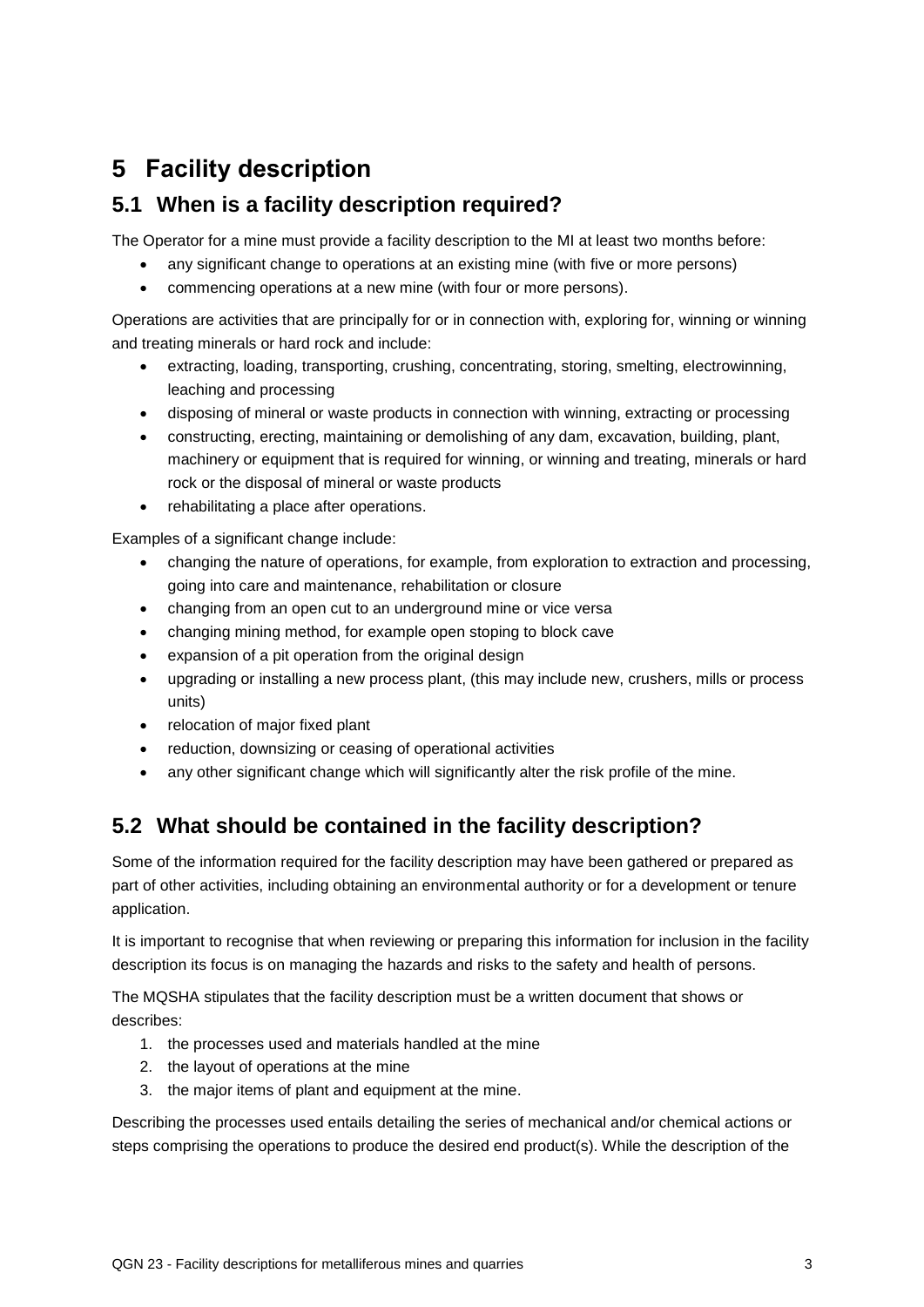materials handled entails detailing the material inputs into and material outputs from the processes. In the context of the facility description this would include the intended method of:

- 1. exploring for mineral or hard rock
	- a. location, scope and duration of the exploration activity
	- b. whether or not the expected targets are likely to contain lead, uranium or other radionuclides, or any other significant hazardous substance
- 2. extracting the mineral or hard rock
	- a. nature of the mineral or hard rock being extracted
	- b. overview of mine/pit design
	- c. mining method
	- d. anticipated production rates
- 3. processing the material to produce the end products
	- a. processing method (for example crushing, screening, concentrating, smelting, electro winning)
	- b. nature of chemicals to be used, created or recovered
	- c. will it be a Possible Major Hazard Facility or Major Hazard Facility
	- d. storage and stockpiles
- 4. disposing of waste or by products
	- a. tailings dams
	- b. waste dumps
	- c. fill or backfill
- 5. care and maintenance, all operations undertaken for the care, security and maintenance of the mine and plant when productions operations at the mine are suspended
- 6. rehabilitation
- 7. closure
	- a. what infrastructure, plant or equipment is to be left behind
	- b. decommissioning/demolition and or removal of plant or infrastructure
	- c. security of excavations (bunding, fencing, backfilling)
	- d. removal or disposal of hazardous substances and dangerous goods
	- e. security of key records including, plans, medical and health monitoring records.

The layout of the operations at the mine can include:

- 1. surface layout, of operations including major items of plant, roads and buildings
- 2. proximity to other properties, operations or neighbours
- 3. for a surface operation the footprint of the area to be extracted including pit footprint and shell
- 4. for an underground operation an overview of the mine layout and extraction and materials handling this should include, ventilation requirements/design and second means of egress.

The major items of plant and equipment include:

- 1. itemisation of major items of fixed plant
- 2. itemisation of major items of mobile equipment
- 3. overview of electrical generation/distribution system.

Also the following general items should be included in the facility description:

1. Proposed management structure